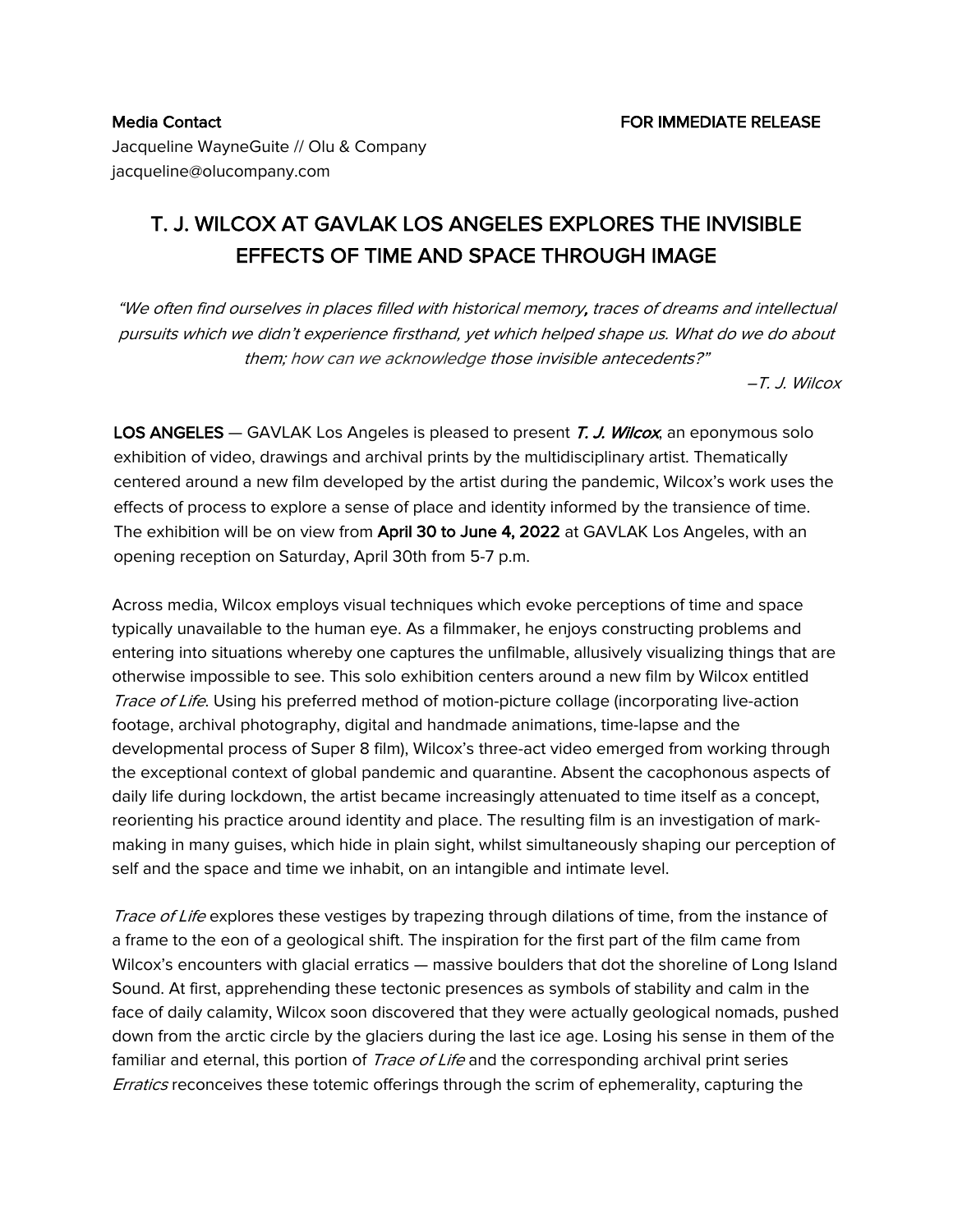monoliths in multi-hour time-lapse, or suspending in the frame of a photochemical "incident," carefully excised from the artist's Super 8 prints.

The video's second act traces the presence and impact of Warhol superstar Edie Sedgwick, who has served as a font of glamor and desire for New York's downtown milieu since her untimely death. Citing Sedgwick and Warhol as mythic inspirations which first informed his understanding of New York as a highly referential, densely embodied environment, Wilcox was shocked to learn that a close friend of his was living in the same apartment where Sedgwick herself once resided. Recalling an iconic image of Sedgwick in *Vogue* from 1965, where she balances on an ottoman in front of a large drawing of a horse she had sketched directly on her wall, Wilcox began investigating this now-hidden trace of Sedgwick's brief and incandescent existence. In a sleightof-hand typical of his cunning filmography, the artist's attempt to physically unearth this paintedover drawing leads instead to new facets of Sedgwick's biography — and explorations of her artistic agency — previously ignored in popular remembrances of her.

Wilcox's most direct and evanescent exploration of mark-making comes in the final act of Trace  $of$  Life and concerns the boardwalks and footpaths which weave through Fire Island. A haven of the queer community for many decades, and a space of prelapsarian hedonism in the popular imagination prior to the AIDS epidemic, Fire Island still retains the same infrastructure of its heyday in the form of slatted wooden walkways as the primary means of travel. Focusing his camera on these boards, Wilcox breathes imaginative life into the footprints which once touched them, attempting to envision a marker of human presence that, if it was ever visible to begin with, has long since faded over the course of a distant afternoon. In exploring these intangible traces, Wilcox ponders the relationship between visibility and truth, playfully upending the role of the artist as a creator of tangible objects, and imbuing through his vision a sense of life steeped in and informed by the past, where the presence of those who came before exudes in the memory of their footfalls.

## ABOUT T. J. WILCOX

T. J. Wilcox was born in 1965 in Seattle and currently lives in New York. He attended the School of Visual Arts in New York (BFA 1989) and Art Center College of Design in Pasadena, Calif. (MFA 1995). Wilcox's photographs and films are made from a combination of digital video and 16-mm footage, directed and shot by the artist and carefully researched archival footage. He directs live action sequences and produces traditional stop-action and digital animation. This variety of moving image mediums weaves together in his collage-like work, resulting in narrative films of visual and textual complexity. One-person exhibitions include the Whitney Museum, New York, the Stedelijk Museum, Amsterdam; Museum Ludwig, Cologne; Kunstverein Munich; UC Berkeley Art Museum; Kunsthaus Glarus, Switzerland and the Institute of Contemporary Art, London. His films have been screened at the Museum of Modern Art, New York, and the Tate Modern, London.